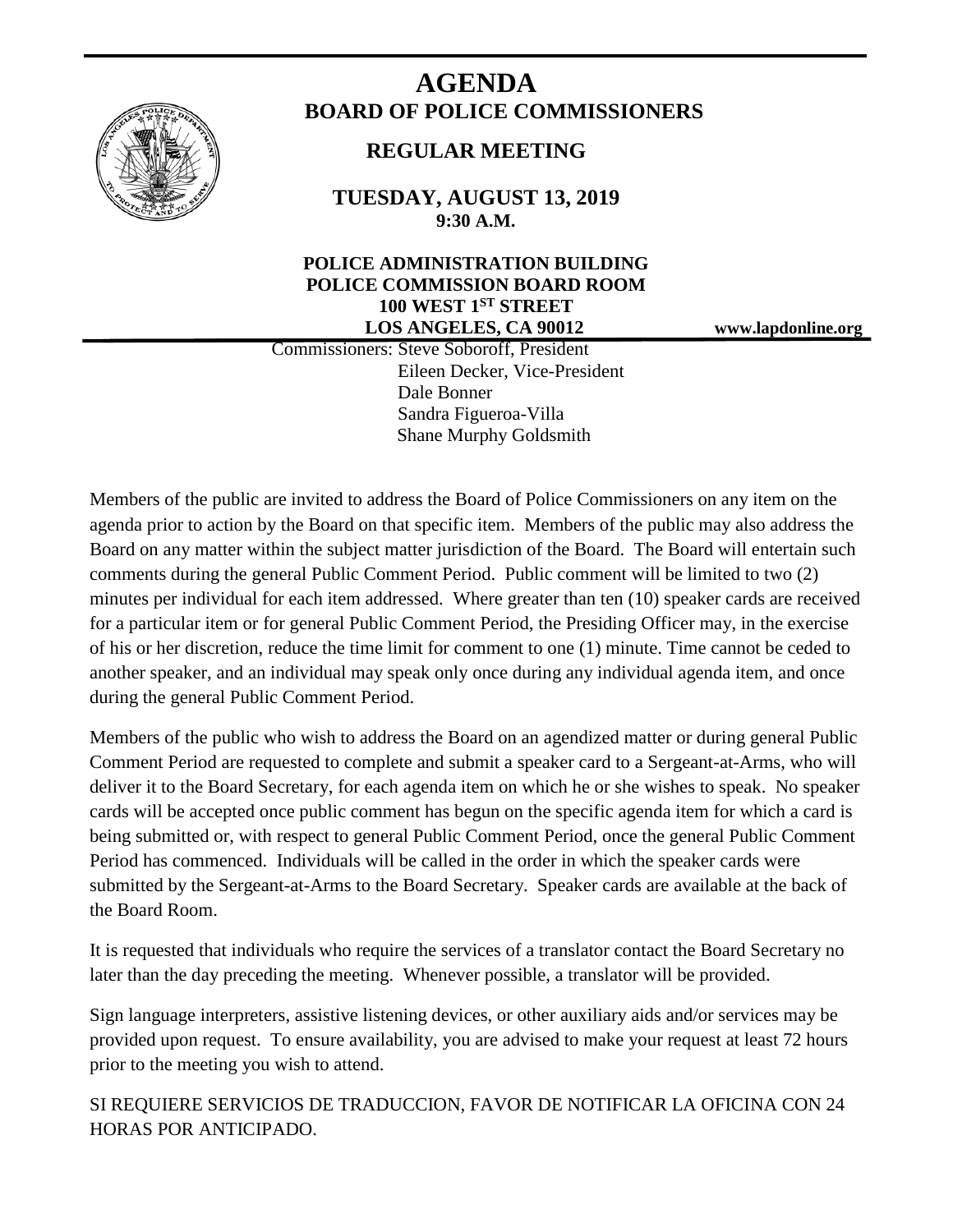### **1. CONSENT AGENDA ITEMS**

A. DEPARTMENT'S REPORT, dated August 7, 2019, relative to the Personal Expense Statement of Chief of Police Michel R. Moore, in the amount of \$1,744.31, for expenses incurred on June 23 through June 24, 2019, while attending the Police Executive Research Forum (PERF), Police Chiefs and Prosecutors Meeting, in Washington, D.C., as set forth. **IBPC #19-0218** 

Recommendation(s) for Board action:

APPROVE the Department's report.

B. DEPARTMENT'S REPORT, dated August 7, 2019, relative to a monetary donation in the amount of \$500.00, from the Highland Park EBELL Club, to be utilized for food and recreational activities and events, for the benefit of the Northeast Area Cadet Program, as set forth.  $[BPC #19-0219]$ 

Recommendation(s) for Board action:

APPROVE the Department's report and ACCEPT the donation.

C. DEPARTMENT'S REPORT, dated August 7, 2019, relative to a monetary donation in the amount of \$1,400.00, from the Century City Mall, LLC, to be utilized for food and recreational activities and events, for the benefit of the West Los Angeles Area Cadet Program, as set forth. **IDPC #19-0220** 

Recommendation(s) for Board action:

APPROVE the Department's report and ACCEPT the donation.

D. DEPARTMENT'S REPORT, dated August 7, 2019, relative to a monetary donation in the amount of \$4,320.00, from the Los Angeles Philharmonic Association, to be utilized for food and recreational activities and events, for the benefit of the Central Area Cadet Post, as set forth. **[\[BPC #19-0221\]](http://www.lapdpolicecom.lacity.org/081319/BPC_19-0221.pdf)** 

Recommendation(s) for Board action:

APPROVE the Department's report and ACCEPT the donation.

E. DEPARTMENT'S REPORT, dated August 7, 2019, relative to a monetary donation in the amount of \$11,147.00, from Helm & Sons, to be utilized for food and recreational activities and events, for the benefit of the Newton Area, as set forth.

[\[BPC #19-0222\]](http://www.lapdpolicecom.lacity.org/081319/BPC_19-0222.pdf)

Recommendation(s) for Board action:

APPROVE the Department's report and ACCEPT the donation.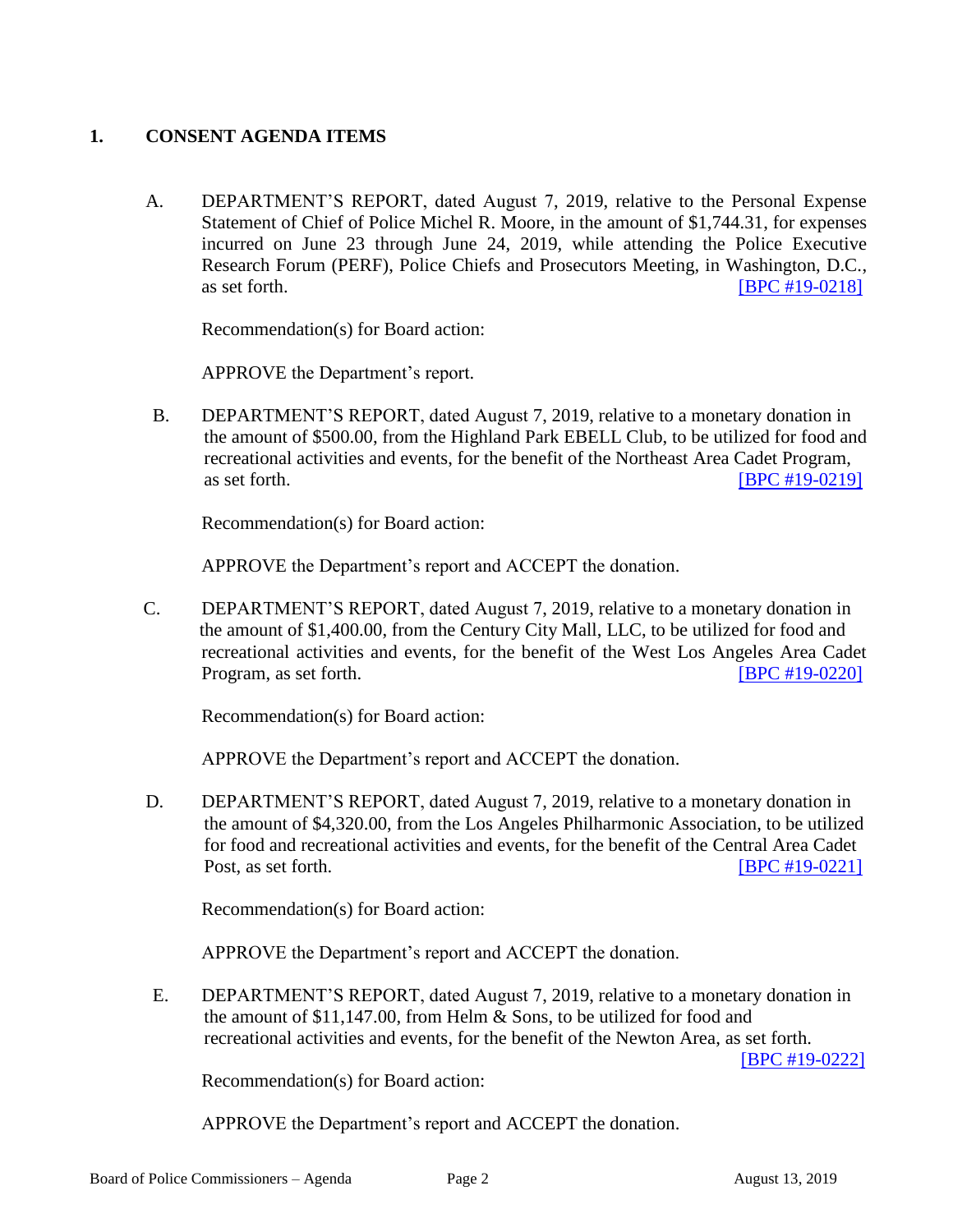F. DEPARTMENT'S REPORT, dated August 7, 2019, relative to a monetary donation in the amount of \$1,000.00, from Wesley Buhrmester, to be utilized for food and recreational activities and events, for the benefit of the Rampart Area Cadet Program, as set forth. **IBPC #19-02231** 

Recommendation(s) for Board action:

APPROVE the Department's report and ACCEPT the donation.

G. DEPARTMENT'S REPORT, dated August 7, 2019, relative to a monetary donation totaling \$3,800.00, from various donors, to be used to provide meals, opportunity drawings, activities and gifts for the 2020 National Public Safety Telecommunications Week (NPSTW), April 2020, for the benefit of Communications Division, as set forth.

[\[BPC #19-0224\]](http://www.lapdpolicecom.lacity.org/081319/BPC_19-0224.pdf)

Recommendation(s) for Board action:

APPROVE the Department's report and ACCEPT the donation.

H. DEPARTMENT'S REPORT, dated August 7, 2019, relative to the donation of two hockey sticks valued at \$250.00, from the Los Angeles Kings, to be used for an opportunity drawings for National Public Safety Telecommunications Week, April 20, 2020 for the benefit of Communications Division, as set forth. [\[BPC #19-0225\]](http://www.lapdpolicecom.lacity.org/081319/BPC_19-0225.pdf)

Recommendation(s) for Board action:

APPROVE the Department's report and ACCEPT the donation.

I. DEPARTMENT'S REPORT, dated August 7, 2019, relative to the donation of six laptop computers, valued at \$5,930.87, from Los Angeles Police Foundation, for the benefit of South Bureau Homicide Division, as set forth. **IBPC #19-0226** 

Recommendation(s) for Board action:

APPROVE the Department's report and ACCEPT the donation.

J. DEPARTMENT'S REPORT, dated August 7, 2019, relative to a monetary donation in the amount of \$2,500.00, from the Hollywood Chamber of Commerce Community Foundation, to be used to purchase paint for the renovation of the Hollywood Area Roll Call Room, for the benefit of Hollywood Area, as set forth. **[\[BPC #19-0227\]](http://www.lapdpolicecom.lacity.org/081319/BPC_19-0227.pdf)** 

Recommendation(s) for Board action:

APPROVE the Department's report and ACCEPT the donation.

K. DEPARTMENT'S REPORT, dated August 7, 2019, relative to a monetary donation in the amount of \$2,500.00, from Van Nuys LAPD Vanguards Inc., to be utilized for food and recreational activities and events, for the benefit of the Van Nuys Area Cadet Program, as set forth. **IDPC #19-0228** 

Recommendation(s) for Board action:

APPROVE the Department's report and ACCEPT the donation.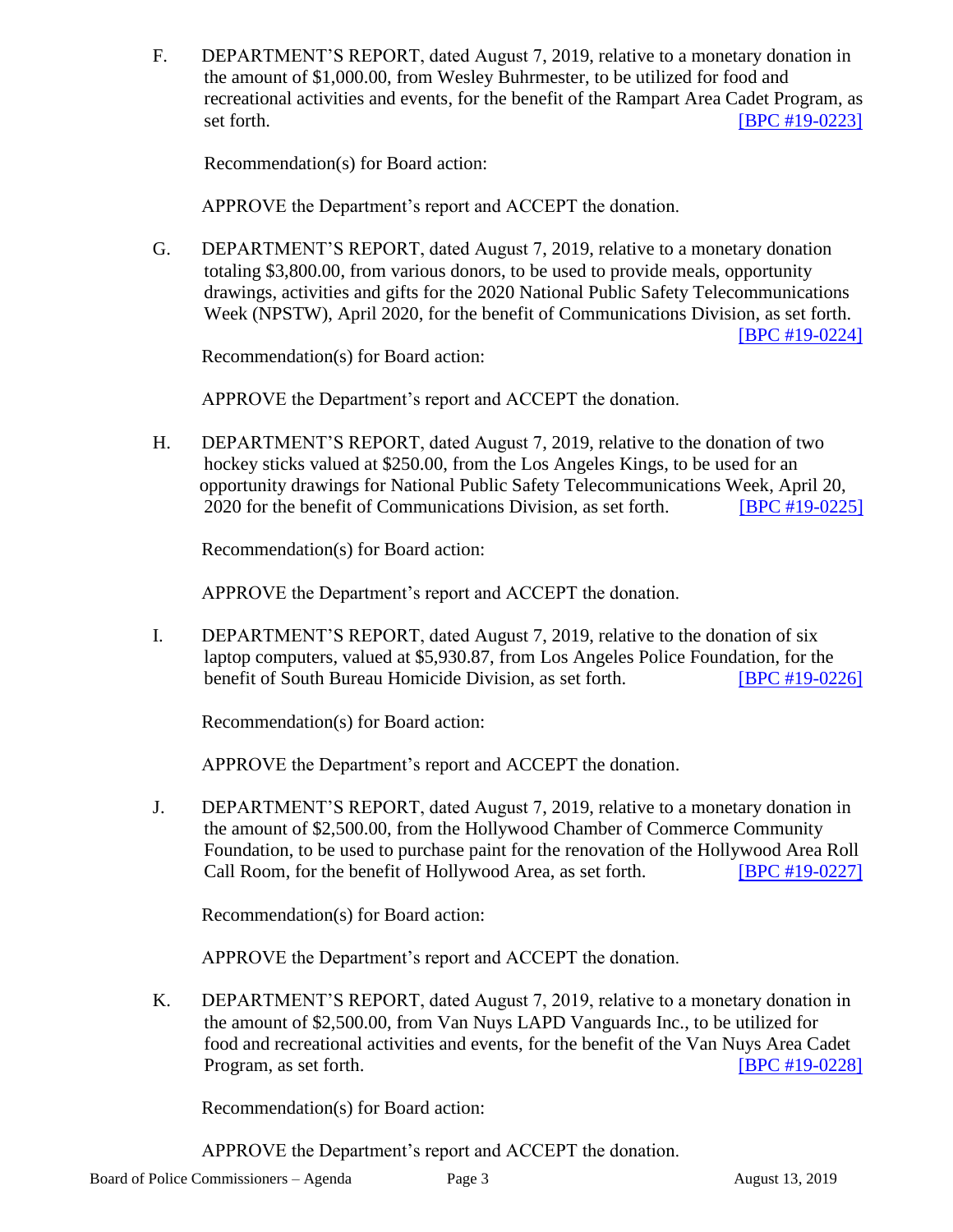L. DEPARTMENT'S REPORT, dated August 7, 2019, relative to the donation of a used 37'' Vizio TV, valued at \$250.00, from Olympic Station Police Lieutenant Robert Humphries, to allow supervisors to monitor unit statuses, for the benefit of the Olympic Area, as set forth. **IDPC #19-0229** 

Recommendation(s) for Board action:

APPROVE the Department's report and ACCEPT the donation.

M. DEPARTMENT'S REPORT, dated August 7, 2019, relative to the donation of a reimbursement in the amount of \$224.00, from Valley Traffic Advisory Council, to be used to reimburse one officer for the purchase of six car seat technician polo shirts, for the benefit of Valley Traffic Division, as set forth. [\[BPC #19-0230\]](http://www.lapdpolicecom.lacity.org/081319/BPC_19-0230.pdf)

Recommendation(s) for Board action:

APPROVE the Department's report and ACCEPT the donation.

N. DEPARTMENT'S REPORT, dated August 7, 2019, relative to a monetary donation in the amount of \$1,500.00, from the Los Angeles Police Foundation, to purchase items to supply a well accommodated, suitable lactation room for nursing mothers, for the benefit of the Los Angeles Police Department, as set forth. [\[BPC #19-0231\]](http://www.lapdpolicecom.lacity.org/081319/BPC_19-0231.pdf)

Recommendation(s) for Board action:

APPROVE the Department's report and ACCEPT the donation.

O. DEPARTMENT'S REPORT, dated August 7, 2019, relative to a monetary donation in the amount of \$4,000.00, from the Los Angeles Police Foundation, to purchase personal safety equipment necessary to begin a new and unique youth mentoring program referred to as the National Youth Project Using Minibikes (NYPUM), for the benefit of the Valley Traffic Division, as set forth. [\[BPC #19-0232\]](http://www.lapdpolicecom.lacity.org/081319/BPC_19-0232.pdf)

Recommendation(s) for Board action:

APPROVE the Department's report and ACCEPT the donation.

#### **2. REGULAR AGENDA ITEMS**

A. DEPARTMENT'S REPORT, dated August 7, 2019, relative to the transmittal of the Grant Application and Award Acceptance for the 2019-2020 Real Estate Fraud Prosecution Grant, as set forth. [\[BPC #19-0233\]](http://www.lapdpolicecom.lacity.org/081319/BPC_19-0233.pdf)

Recommendation(s) for Board action:

APPROVE the Department's report and TRANSMIT concurrently to the Mayor and City Council.